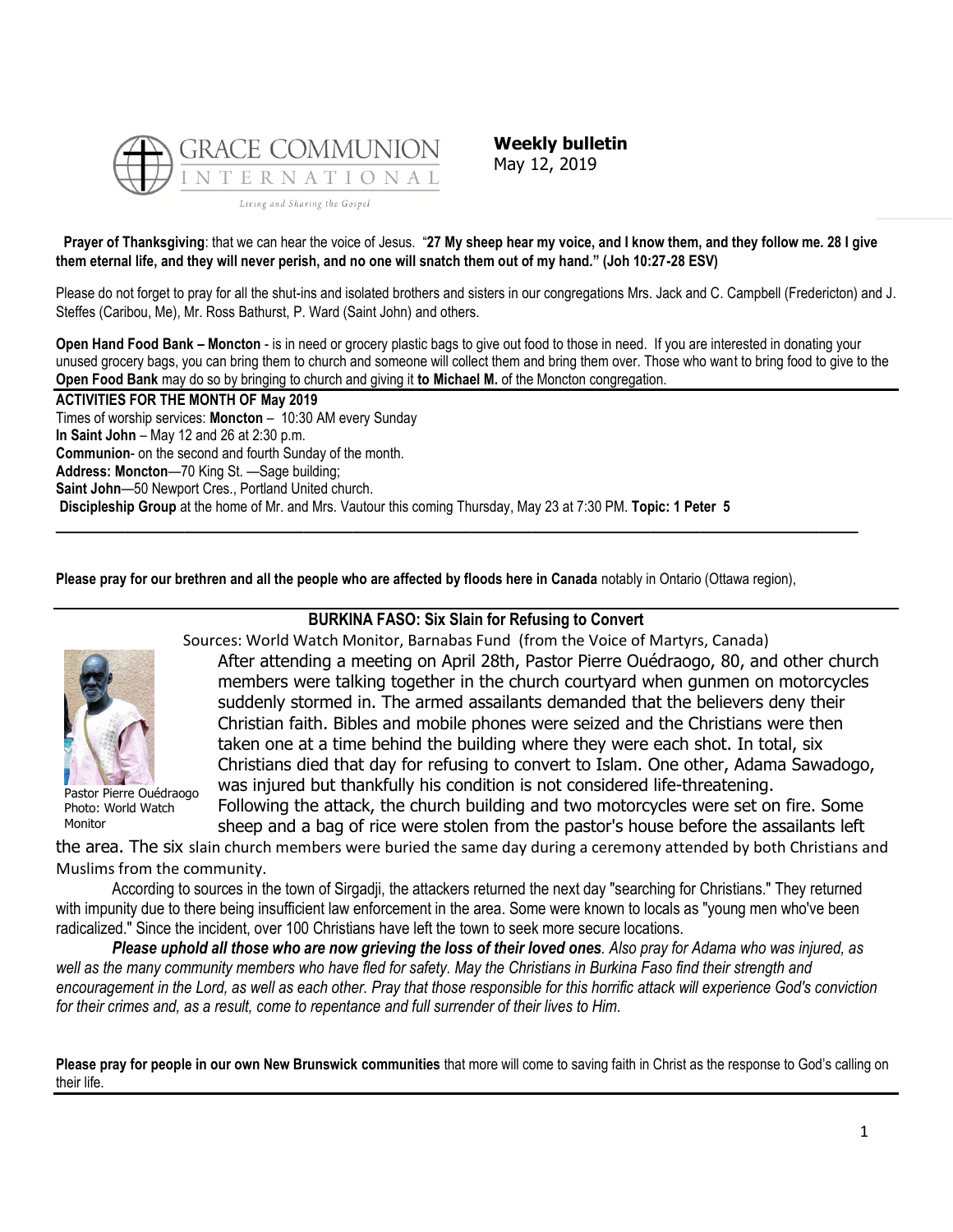**Monthly GCI prayer guide** is now posted in **Featured Articles** on our [www.worshiphim.ca](http://www.worshiphim.ca/) website. There is also a very inspiring article "**WOMEN AND MINISTRY"**, available under the same heading.  $\Box$ 

**Up Coming Events:** the next Canadian GCI ministerial conference will be from August 5 to 7 with arrival on Wednesday, August 4, 2021. The conference will be held in Saskatoon, Saskatchewan. All members who want to attend will are encouraged to do so.

**GCI International Conference will be held in Raleigh, North Carolina** from July 29 to August 2, 2020. In the past, church members were also invited. You will be kept updated as to the details.

**Up coming events – Moncton - June 9 - place to be determined.** Various churches will get together to pray and ask God to reveal himself to more and more people.

Have a wonderful and honouring Mother's Day. Thank you for being such a blessing to the next generations sharing the grace that God has given you!

**Mother's Love**



Greg and Susan Williams



Dear GCI Family and Friends,

Can a parent ever forget their child? In the time of Isaiah, Israel's literal complaint was that God had forgotten and forsaken them in their Babylonian captivity. "**But Zion said, 'The LORD has forsaken me; my Lord has forgotten me'" ([Isa. 49:14\)](https://biblia.com/bible/niv/Isa.%2049.14).** I love God's response: **"Can a woman forget her nursing child, that she should have no compassion on the son of her womb? Even these may forget, yet I will not forget you" ([Isa. 49:15\)](https://biblia.com/bible/niv/Isa.%2049.15).**

This most tender and affectionate picture that God gave, describing his love for his people, is one most of us can relate to—the picture of a mother's love for her newborn child. After carrying a child in her womb for nine months, this new living creature, who is nourished and protected by her own body, is nursing at her breast. You can imagine the longing gaze shared between mother and baby. I can recall

this very picture as I remember Susan with each of our three sons (doubly with twins Glenn and Garrett). The wonder and sense of awe of mother to child are best expressed in the thoughts and response of Mary to her precious baby Jesus. The events of Luke chapter two are grander and greater than words can describe, but I shall give it a try. At the birth of Jesus, in the humble setting of a stable, a visitation was made by shepherds who had been in the surrounding fields. They brought the tidings of good news—the Messiah had come. This was followed by a heavenly host of angels praising God and saying**, "Glory to God in the highest heaven, and on earth peace to those on whom** 

# **his favor rests" [\(Luke 2:14\)](https://biblia.com/bible/niv/Luke%202.14).**

Can you imagine the conversation between the shepherds and Joseph and Mary as each of them recounted their encounters with angels? They confirmed that each of these angelic meetings and announcements was connected and pointed to the one truth—the incarnation of Jesus is real, and God truly is with us. Glory to God in the highest! Then [Luke 2:19](https://biblia.com/bible/niv/Luke%202.19) tells us: "But Mary treasured up all these things and pondered them in her heart." This became Mary's private meditation and her treasured storehouse of memories for her son Jesus. Isn't this what mothers do? Mothers relish the quiet moments with their dear babies; they remember all the details and intricacies, and they have an overflow of positive hope and promise for their dear child. This is the mother's heart.

Mother's Day is a special day that pays tribute to our mothers. Appropriately, it is celebrated in many countries around the world at different points during the year. In the United States and Canada, Mother's Day is held on the second Sunday in May (May 12th for 2019). In some other countries, such as Argentina and Ethiopia, mothering is celebrated in the autumn. No matter what specific day or season, let me echo GCI's deep love and appreciation for all mothers. We celebrate you for who you are and what you do to care for our precious children.

As beautiful a picture as a mother's love paints, please know that the love that Father, Son, and Spirit have for every human being far surpasses even that. You are beloved by the majestic God of the universe, so on this Mother's Day and every other day – "Be loved!"

# **Old Testament Laws: The Prophets and the Sabbath**

(https://archive.gci.org/articles/the-prophets-and-the-sabbath/)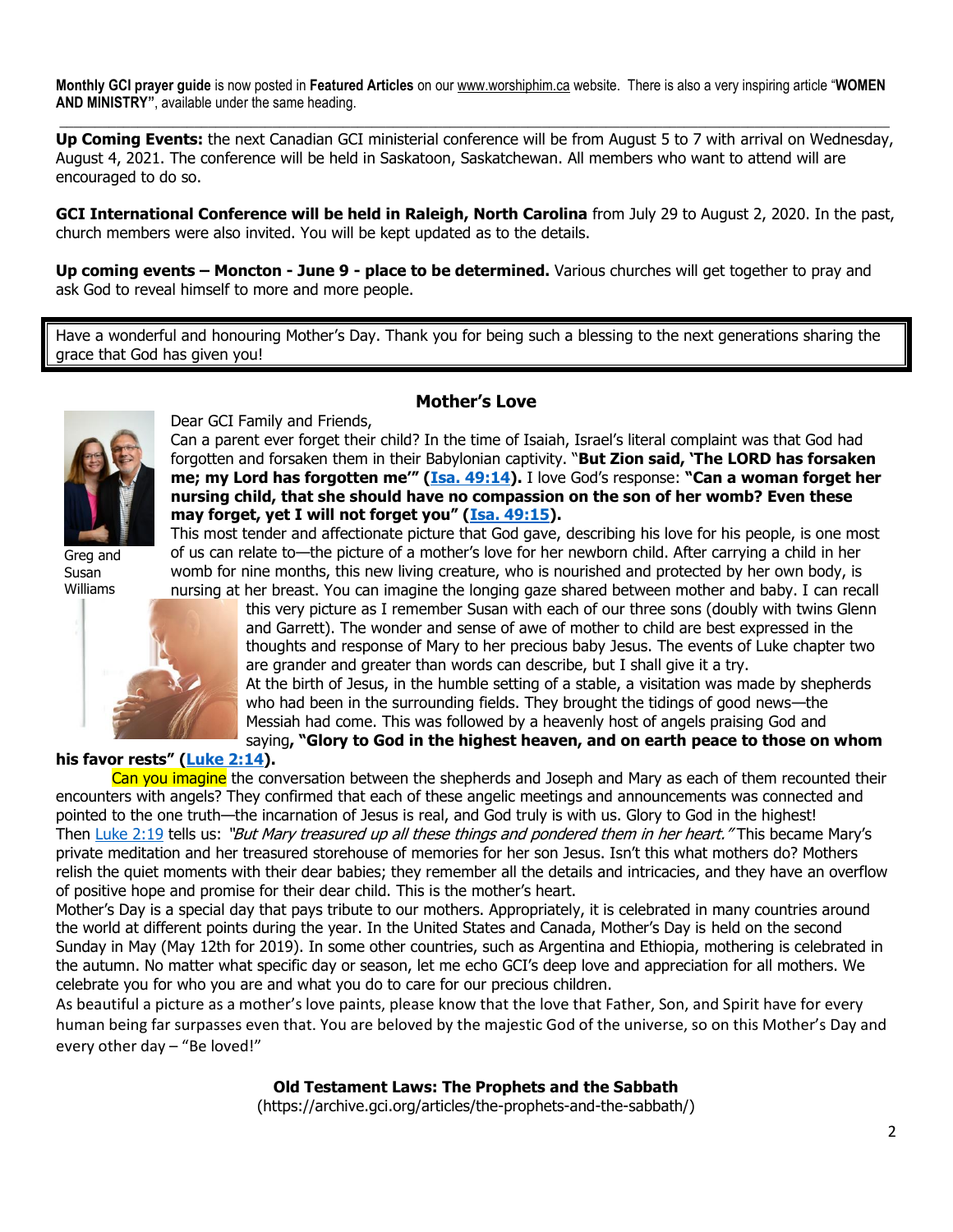## **Let's now consider two facts about the Sabbath in the Old Testament:**

The Israelites were punished severely for breaking the Sabbath. Doesn't this indicate its importance? Both Israelites and Gentiles were praised for keeping the Sabbath, and the prophets predicted a time when Gentiles would keep the Sabbath. Doesn't this indicate that it is God's ideal for us today?

#### **Punishments for Sabbath-breaking**

In ancient Israel, Sabbath-breakers were stoned to death (**[Exodus 31:14;](https://biblia.com/bible/niv/Exod%2031.14) [35:2;](https://biblia.com/bible/niv/Exodus%2035.2) [Numbers 15:32-36](https://biblia.com/bible/niv/Num%2015.32-36)**). By breaking the covenant laws, they were showing that they were not part of the covenant people.

But a similar punishment was given for people who broke other old covenant laws. **[Exodus 31:14](https://biblia.com/bible/niv/Exod%2031.14)** shows that "cutting off" was the same severity of punishment as execution (see also **[Leviticus 20:2-3\)](https://biblia.com/bible/niv/Lev%2020.2-3). [Numbers 15:30-31](https://biblia.com/bible/niv/Num%2015.30-31)** says that any blatant, willful sin should be punished by cutting the person off from his people. This was then illustrated by the case of the man who was gathering sticks on a Sabbath. His rebellion was defiant, and that is why he had to be stoned. He was deliberately rejecting the covenant. He was "cut off" by being killed.

Violations of the Sabbath law were not the only covenant violations with severe punishments, however covenant violations also concerned worship rituals such as using a sacred recipe for incense (**[Exodus 30:33](https://biblia.com/bible/niv/Exod%2030.33)**), an unclean person eating some of the fellowship offering (**[Leviticus 7:20-21](https://biblia.com/bible/niv/Lev%207.20-21)**), sacrificing an animal in the wrong place (**[Leviticus](https://biblia.com/bible/niv/Lev%2017.4)  [17:4](https://biblia.com/bible/niv/Lev%2017.4)**), going too near the tabernacle at certain times (**[Numbers 1:51](https://biblia.com/bible/niv/Num%201.51)**) and prophets who claimed divine authority but whose predictions failed (**[Deuteronomy 18:20-22](https://biblia.com/bible/niv/Deut%2018.20-22)**). All such were to be cut off or killed.

The severity of the punishment is not proof that those laws continue to be in force in the new covenant. They were punished because the law applied to them; it does not mean that it also applies to us.

# **National captivity for Sabbath-breaking**

Hundreds of years later, the Jewish nation was punished for breaking the Sabbath (**[Nehemiah 13:17-18;](https://biblia.com/bible/niv/Neh%2013.17-18) [Jeremiah 17:27](https://biblia.com/bible/niv/Jer%2017.27)**). They were also promised blessings for keeping the Sabbath (**verses 21-26**). This shows the importance of the Sabbath in the old covenant system. As a sign, and as part of the tablets of the covenant, it showed covenant allegiance.

The Israelites' disobedience regarding the Sabbath, and their disobedience in worship rituals, was a visible sign of their unbelief. The Israelites broke all aspects of the covenant, and they were punished with the curses that were part of the covenant (**Leviticus 26, Deuteronomy 28**), but this does not mean that the same covenant blessings and curses apply to us today. We are under a different covenant.

The Jews were punished again in a.d. 70, but Sabbath-breaking was not the reason. Their primary sin in the first century was the rejection of the Messiah, who was far more important than the Sabbath. They were keeping the Sabbath but had rejected the new covenant. Jesus was the "test commandment" of the first century. Faith in Christ is the requirement on which our salvation and eternity depends.

In brief, God punished the Israelites for Sabbath-breaking because the Sabbath was a requirement for the time they lived in, for the covenant they lived under. It is not so today.

#### **Praise for Sabbath-keeping**

The Sabbath was a blessing for both Jews and Gentiles (**[Isaiah 56:2-8](https://biblia.com/bible/niv/Isa%2056.2-8)**). Isaiah predicted that God, through the Suffering Servant (the Messiah) would establish a new covenant with his people (**[Isaiah 42:6-7;](https://biblia.com/bible/niv/Isa%2042.6-7) [49:8-10;](https://biblia.com/bible/niv/Isaiah%2049.8-10) [54:9-10;](https://biblia.com/bible/niv/Isaiah%2054.9-10) [55:1-3](https://biblia.com/bible/niv/Isaiah%2055.1-3)**). However, in describing this new relationship, Isaiah also described old covenant customs that in some cases apply only figurativelyto the new covenant. In **[Isaiah 56:7,](https://biblia.com/bible/niv/Isa%2056.7)** for example, he said that Gentiles will offer burnt offerings and sacrifices at God's house. This is certainly not a requirement today.

Isaiah's main point is that God not only cares for Israelites, but also for Gentiles. God's house will become a place for all peoples, and he will gather Gentiles as well as Israelites (**verse 8**). Eunuchs, who were excluded from the temple in the old covenant (**[Deuteronomy 23:1](https://biblia.com/bible/niv/Deut%2023.1)**), would also be accepted. The terms of relationship between God and humans would be changed, and a new covenant would be made.

God's house would "be called a house of prayer for all nations." Jesus quoted this scripture in **[Mark 11:17](https://biblia.com/bible/niv/Mark%2011.17)**, but the real fulfillment of the prophecy is not in the physical temple, but in people in whom the Holy Spirit lives. Both Jews and Gentiles are invited into God's household, the church.

The physical details of Isaiah's prophecy — physical offerings and a physical temple — are not required for Christians today. Since we interpret these physical details according to spiritual counterparts, as we must, it is possible that Sabbath-keeping should be interpreted in a spiritual way, too. We should turn to the New Testament to understand whether the Sabbath is to be applied literally or figuratively in the new covenant.

Isaiah also had positive things to say about the Sabbath in chapter 58. As part of his call to repentance, he calls the Sabbath a delight and honorable (**Isaiah 58:13**). He is declaring to the house of Jacob their sins and rebellion (**verse 1**). Although the Israelites had an outward appearance of worship (fasting, for example), they did it for selfish